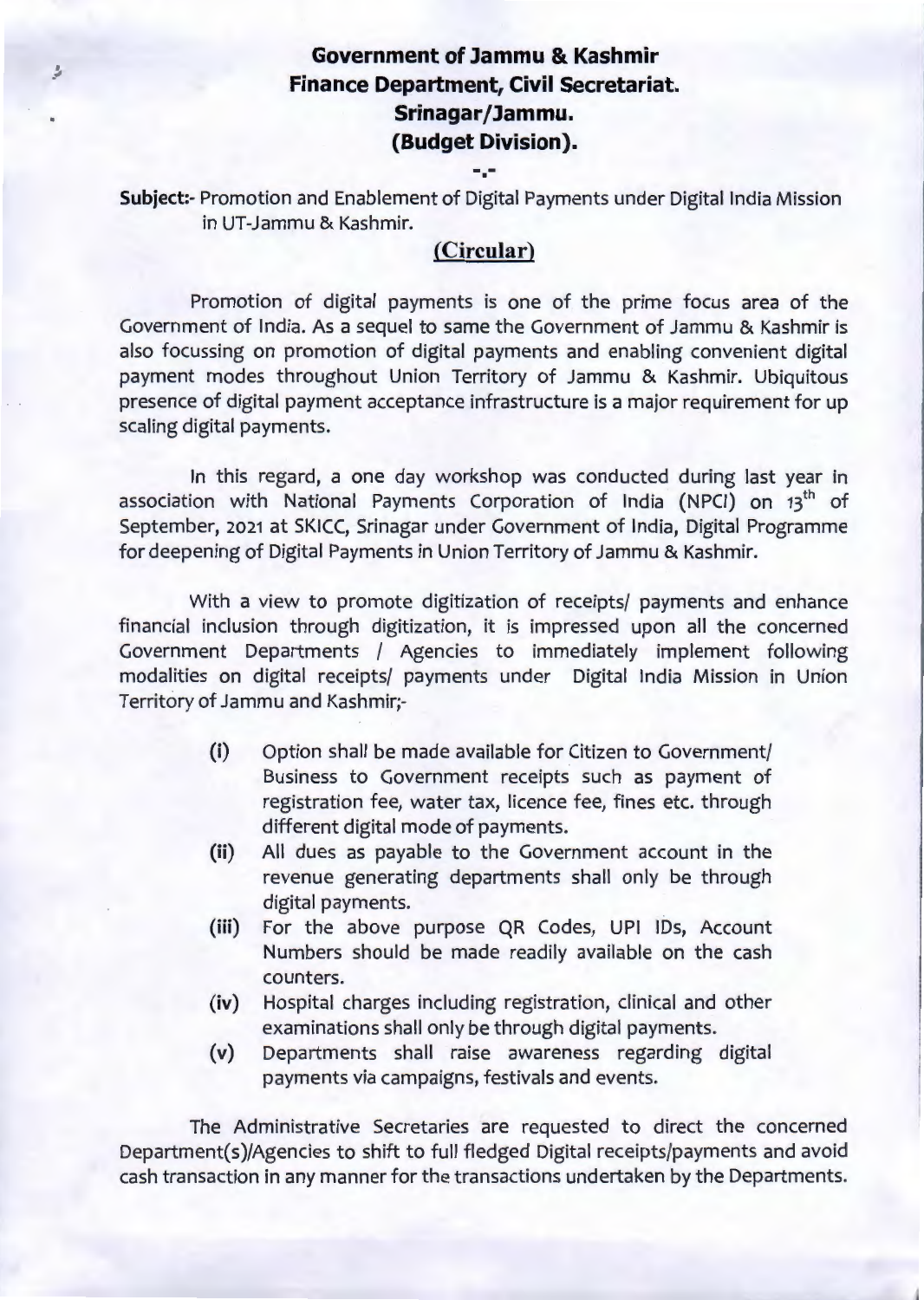The Departments are further advised to approach DBT Cell of Finance Department and Shri. Vikas Sirohi, Nodal Officer, NPCI for UT of Jammu and Kashmir, (Email: Vikas.sirohi@npci.org.in, phone: +91-9582224642) in case of any query or clarification.

**Sd/-**

**(Vivek Bharadwaj), IAS Financial Commissioner, (Additional Chief Secretary), Finance Department.** 

**No.** FD-BDGTOD-1/17/2021-03-FINANCE DEPARTMENT-Part(l). Copy to the:-

Dated:03-06-2022.

 $\sim$ 

, '

1. Advocate General, J&K High Court, Jammu/Srinagar.

2. Principal Accountant General, J&K, Jammu/Srinagar.

3. All Financial Commissioners.

4. Director General of Police, J&K.

5. Principal Secretary to the Hon'ble Lieutenant Governor.

6. All Principal Secretaries to Goverrnment.

7. Joint Secretary (J&K), Ministry of Home Affairs, Government of India.

8. Principal Resident Commissioner, 5-Prlthvl Raj Road, New Deihl.

9. Chief Electoral Officer, J&K.

10.AII Commissioner/ Secretaries to Government.

11.Divisional Commissioner, Jammu /Kashmir.

12.Chairperson, J&K Special Tribunal.

13.Principal Secretary to Chief Justice, J&K High Court, Jammu/Srinagar.

14.Registrar General, J&K High Court, Jammu/Srinagar.

15.Director, Anti Corruption Bureau, J&K.

16.Director General, Audit and Inspections.

17. Director General, Budget, Finance Department..

18.Director General, Codes, Finance Department.

19.Director General, Accounts and Treasuries.

20.Director General, Local Fund Audit & Pensions, J&K.

21.Director, Funds Organization.

22.Director Information, J&K.

23.AII Head of Departments/ Managing Directors/ Chief Executives of State PSU's/ Autonomous Bodies/ Societies.

24.Secretary, J&K Public Service Commission.

25.AII District Development Commissioners.

· 26.Secretary, J&K Legislative Assembly.

27.Director, Accounts & Treasuries, Jammu/Kashmir.

28. All Directors of Finance(s)/Financial Advisors & CAOs.